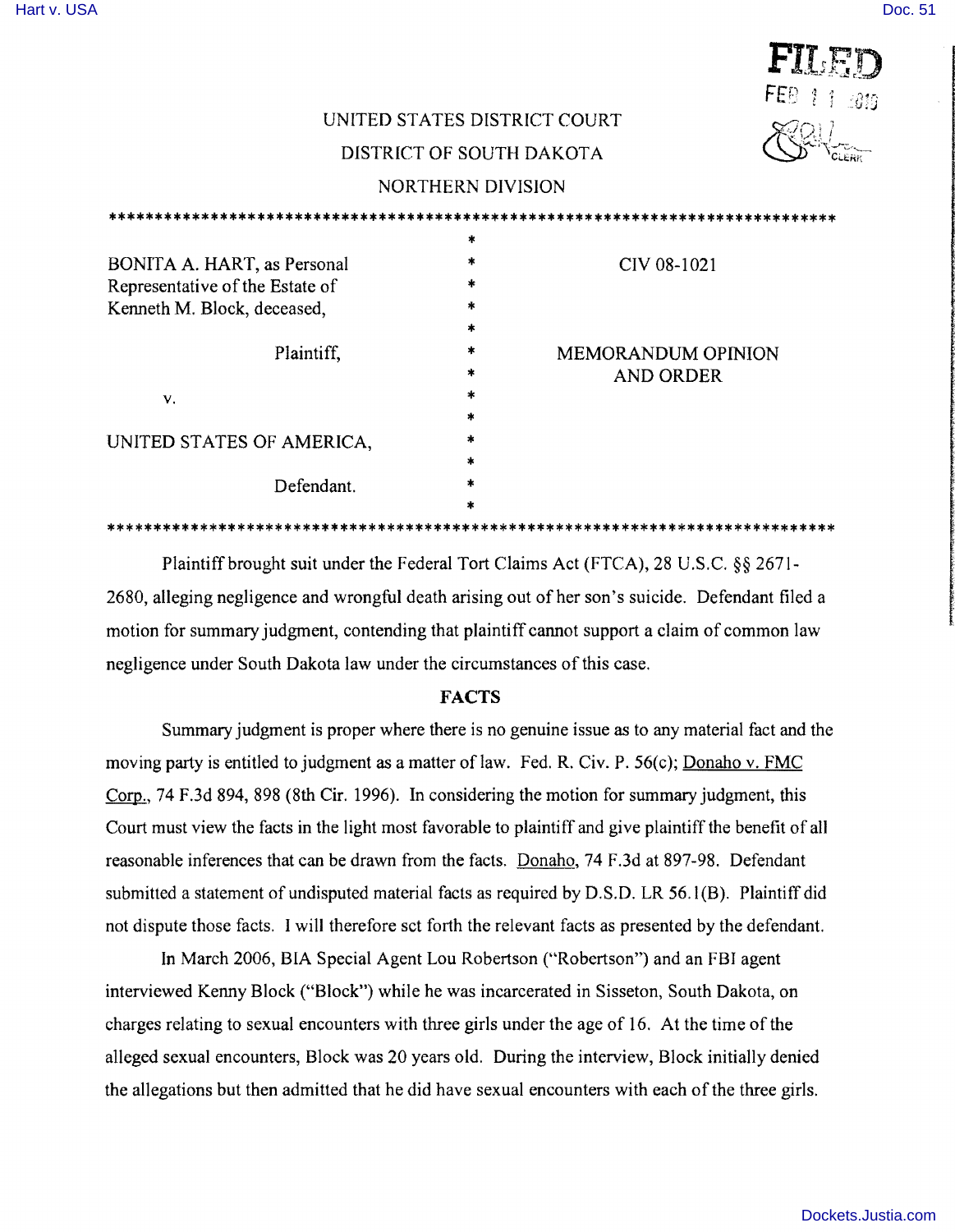Block was initially tearful during the admission but then regained his composure. Block informed Robertson that, when the time came, he would go with the officer rather than being taken in handcuffs.

Block was indicted by a Federal Grand Jury on three counts of sexual abuse of a minor and a federal arrest warrant was issued. On April 25, 2006, Robertson went to the home of Block's parents around 5:45 p.m. Blocks's little brother was playing outside and Robertson asked him if Block was home and could come outside. The little brother went into the house and, shortly thereafter, Block emerged from the house and joined Robertson in Robertson's car. Robertson advised Block of the charges and that there was a court appearance scheduled for the next day. Block was smiling and friendly during that time. Block asked Robertson if Block could go back in the house to finish cleaning his room before they left. Block assured Robertson that he would be quick and pointed out his bedroom window on the top floor. Robertson agreed and Block returned to the house.

Robertson observed Block through the bedroom window moving around as if cleaning his room. When Robertson could no longer see Block, he asked Block's little brother to go inside and tell Block to hurry. Block's little brother did so and returned with the message from Block that he would be right out.

Robertson heard a gunshot, went to the back of the house, and discovered Block dead due to a self-inflicted gunshot wound to the head. Prior to hearing the gunshot, Robertson had no knowledge about Block that would cause Robertson to foresee that Block would commit suicide, that Block had the potential to be a danger to himself, or that there was a gun in the house.

#### **DECISION**

As a general rule, the United States, as a sovereign, cannot be sued without a waiver of its sovereign immunity. Dykstra v. United States Bureau of Prisons, 140 F.3d 791, 795 (8th Cir. 1998).

> The FTCA provides a limited waiver of sovereign immunity, allowing the United States to be held liable for torts committed by "any employee of the Government while acting within the scope of his office or employment, under circumstances where the United States, if a private person, would be liable to the claimant in accordance with the law of the place where the act or omission occurred." 28 U.S.C. § 1346(b).

> > International Control of the Control of Control of Control of Control of Control of Control of Control of Control of Control of Control of Control of Control of Control of Control of Control of Control of Control of Contro

**International Construction of the Const**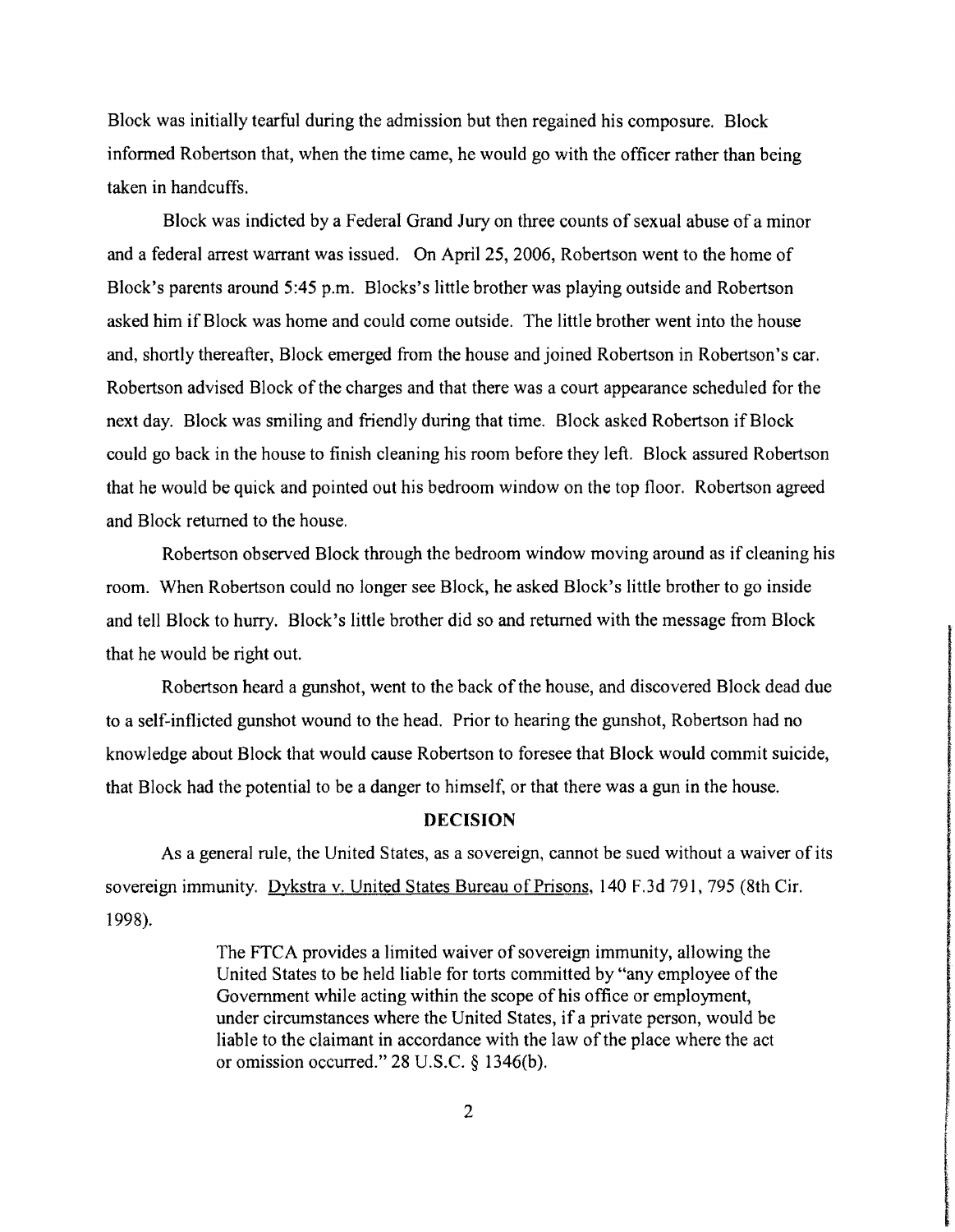Johnson v. United States, 534 F.3d 958 (8th Cir. 2008). Claims brought under the FTCA are judged "in accordance with the law of the place where the act or omission occurred." 28 U.S.C.  $§$  1346(b).

The parties briefed in detail South Dakota negligence law. Neither party addressed whether this Court has jurisdiction in this case. "Federal courts are not courts of general jurisdiction and have only the power that is authorized by Article III ofthe Constitution and statutes enacted by Congress pursuant thereto." Marine Equipment Management Co. v. United States, 4 F.3d 643, 646 (8th Cir. 1993) *(citing Bender v. Williams-Port Area School Dist.*, 475 U.S. 534,541,106 S. Ct. 1326, 1331,89 LEd. 2d 501, *reh'g denied* 476 U.S. 1132,106 S. Ct. 2003,90 LEd. 2d 682 (1986), *(citing in turn* Marbury v. Madison, 5 U.S. (l Cranch) 137,2 L Ed. 60 (1803»). "The threshold inquiry in every federal case is whether the court has jurisdiction" and the Eighth Circuit has "admonished district judges to be attentive to a satisfaction of jurisdictional requirements in all cases." Rock Island Millwork Co. v. Hedges-Gough Lumber Co., 337 F.2d 24,26-27 (8th Cir. 1964), and Sanders v. Clemco Industries, 823 F.2d 214, 216 (8th Cir. 1987).

The FTCA represents a limited waiver of that immunity and allows the United States to be sued, subject to various exceptions. Tonelli v. United States, 60 F.3d 492, 494 (8th Cir. 1995). The discretionary function exception, 28 U.S.c. § 2680(a), is one such exception. Pursuant to  $\S 2680(a)$ , the Federal government cannot be sued for "the exercise or performance" or the failure to exercise or perform a discretionary function or duty on the part of a federal agency or an employee of the Government, whether or not the discretion involved be abused." If an alleged act falls within the discretionary function exception, this Court is without subject matter jurisdiction. Hinsley v. Standing Rock Child Protective Services, 516 F.3d 668, 672 (8th Cir. 2008), *{citing* Dykstra v. U.S. Bureau of Prisons, 140 F.3d 791,795 (8th Cir.1998».

In analyzing whether an alleged act or omission falls within the discretionary function exception, the United States Supreme Court has provided two guiding principles to assist the lower courts. Berkovitz v. United States, 486 U.S. 531, 536,108 S.Ct. 1954, 1958 (1988). First, the alleged action must be a matter of choice for the acting employee. *[d.* 

> Under this step, we must determine whether a statute, regulation, or policy mandates a specific course of action. If such a mandate exists, the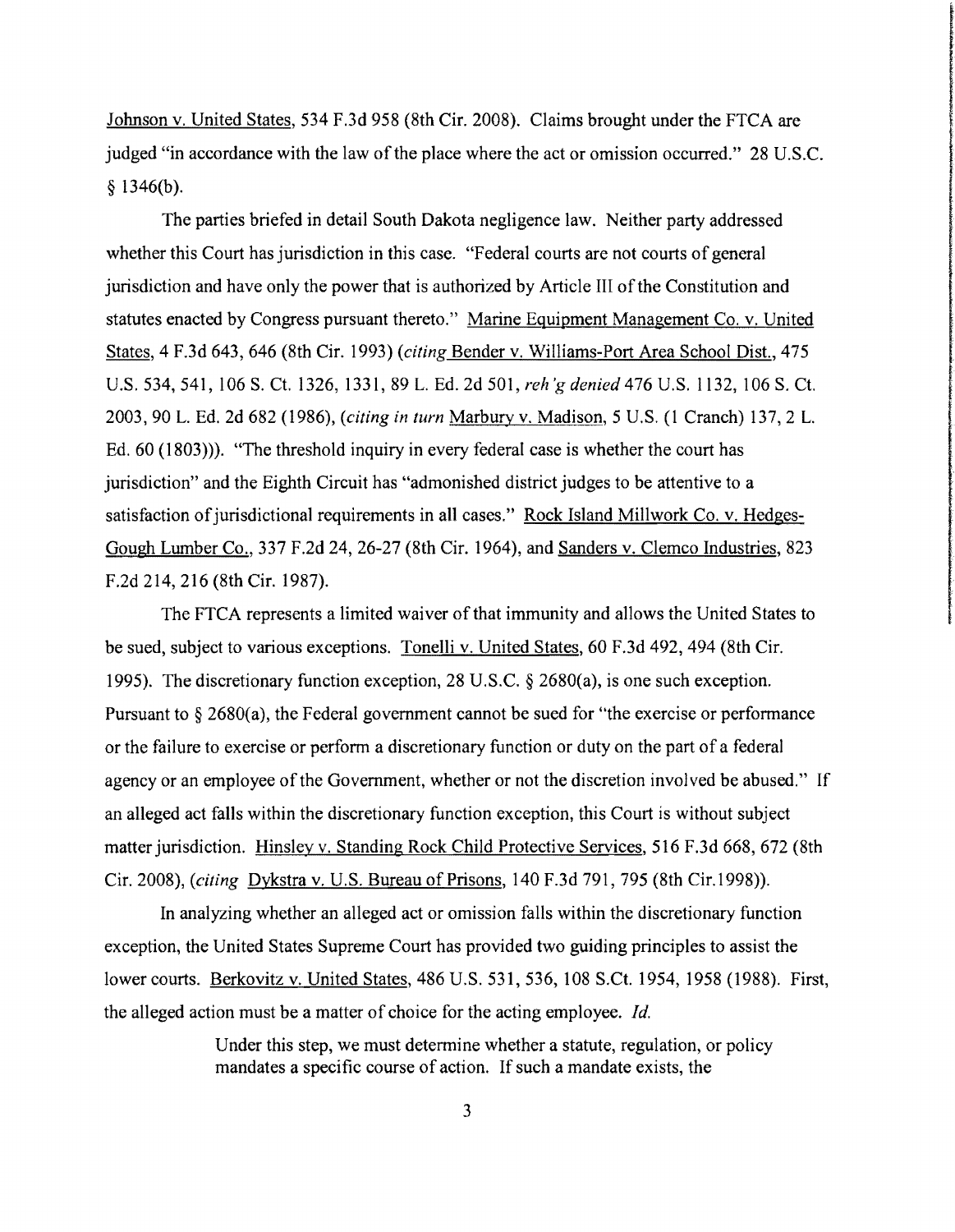discretionary function exception does not apply and the claim may move forward. When no mandate exists, however, the governmental action is considered the product of judgment or choice (i.e., discretionary), and the first step is satisfied.

Dykstra v. Bureau of Prisons, 140 F.3d 791,795 (8th Cir.1998).

The second guiding principle requires a court to determine whether the choice is of the kind that the discretionary exception was designed to shield. Berkovitz, 486 U.S. at 536, 108 S.Ct. at 1959. This inquiry reflects the policy of Congress "to prevent judicial 'second-guessing' of legislative and administrative decisions grounded in social, economic, and political policy through the medium of an action in tort." United States v. Varig Airlines, 467 U.S. 797, 814, 104 S. Ct. 2755, 2765 (1984). "If the judgment of the governmental official is based on any of these policy considerations, then the discretionary function exception applies and the claim is barred." Dykstra, 140 F.3d at 795. The discretionary exception only insulates the federal government from liability in cases where a government employee makes a decision based upon considerations of public policy. Berkovitz, 486 U.S. at 537,108 S. Ct. at 1959.

The discretionary function exception applies only when a government employee's conduct is the product of "judgment or choice." Berkovitz, 486 U.S. at 536, 108 S.Ct. at 1959. The record contains the Bureau of Indian Affairs, Office of Law Enforcement Services, Law Enforcement Handbook. Volume 5, Chapter 1, Section 3 of the handbook sets "guidelines" for contact with arrestees. Those guidelines include:

6. Use **of Restraint** Devices. The responsibility of an officer for the safe custody of his prisoner permits some discretion in the use of handcuffs and restraining devices. The Bureau requires officers to exercise safety awareness by carefully restraining most prisoners who must be transported to a jailor other location.

The policies and procedures of the BIA Law Enforcement Handbook clearly give officers discretion in determining whether to restrain an arrestee immediately upon arrest. There is no genuine issue of fact that Robertson made a choice to allow Block to go back into the house rather than to immediately restrain Block and place him in Robertson's vehicle. The first principle of the discretionary function exception is satisfied. Whether or not Robertson would have restrained Block while transporting him is unknown and immaterial.

ados sostia constantino es de Calendario de Lo